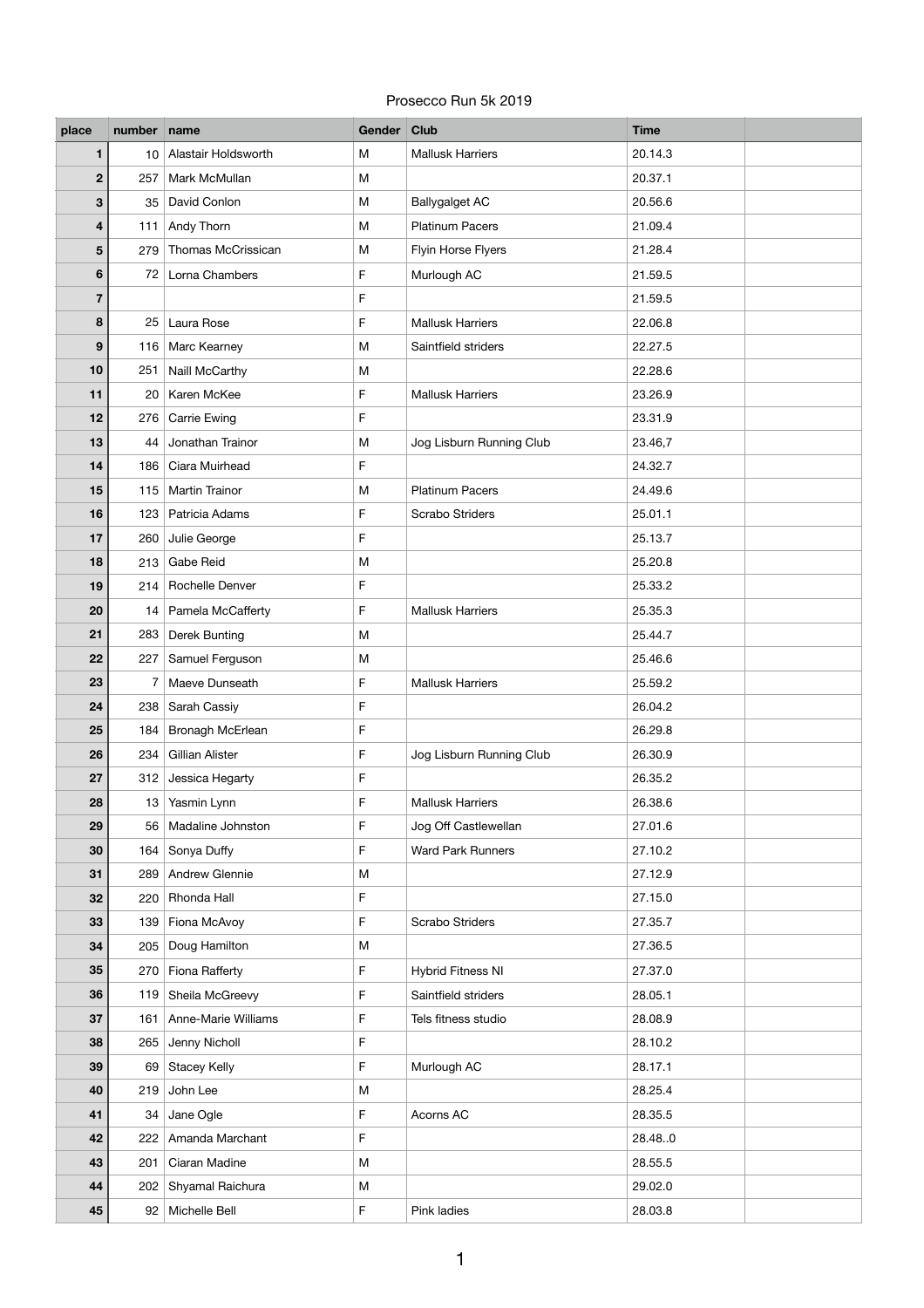| place | number name    |                             | Gender Club |                         | <b>Time</b> |
|-------|----------------|-----------------------------|-------------|-------------------------|-------------|
| 46    | 299            | Christina Connor            | $\mathsf F$ |                         | 29.04.2     |
| 47    |                | 300 John Connor             | M           |                         | 29.18.6     |
| 48    | 212            | <b>Catherine Fitzsimons</b> | $\mathsf F$ |                         | 29.20.1     |
| 49    | 75             | Selena Rooney               | $\mathsf F$ | Murlough AC             | 29.20.4     |
| 50    | 74             | Caroline O'Hare             | $\mathsf F$ | Murlough AC             | 29.24.5     |
| 51    |                | 310 Jenna Crawford          | $\mathsf F$ |                         | 29.26.5     |
| 52    | 293            | Dawn Daly                   | $\mathsf F$ |                         | 29.31.2     |
| 53    |                | 218 Ruth Jack               | $\mathsf F$ |                         | 29.32.1     |
| 54    | 282            | Kerry Morrison              | $\mathsf F$ | Dee Runners             | 29.33.2     |
| 55    | 240            | <b>Elaine Cassidy</b>       | $\mathsf F$ |                         | 29.34.3     |
| 56    | 268            | John Barr                   | M           | Team barr               | 29.37.2     |
| 57    | 9              | Hannah Hope                 | F           | <b>Mallusk Harriers</b> | 29.42.2     |
| 58    | 243            | Ryan Park                   | M           |                         | 29.46.5     |
| 59    | 229            | Patricia Smith              | $\mathsf F$ |                         | 29.50.7     |
| 60    | 291            | <b>Colette Archer</b>       | $\mathsf F$ |                         | 29.50.9     |
| 61    | 211            | Una Fitzsimons              | $\mathsf F$ |                         | 29.51.5     |
| 62    | 239            | Deirdre Canavan             | $\mathsf F$ |                         | 29.51.8     |
| 63    | 51             | Pamela Foley                | $\mathsf F$ | Jog Off Castlewellan    | 29.59.2     |
| 64    | 192            | Ciara O'Prey                | F           |                         | 30.00.4     |
| 65    | 199            | <b>Chris Morrow</b>         | M           |                         | 30.03.8     |
| 66    | 117            | Marea-Louise Martin         | F           | Saintfield striders     | 30.08.1     |
| 67    | 206            | Pam Hamilton                | F           |                         | 30.12.8     |
| 68    | 298            | Shonagh Nelson              | $\mathsf F$ |                         | 30.17.5     |
| 69    | 302            | Kathy McMullan              | f           |                         | 30.19.3     |
| 70    | 49             | Dolores Mullen              | $\mathsf F$ | <b>Ballygalget AC</b>   | 30.20.3     |
| $71$  | 157            | Aidan McAlister             | M           | Tels fitness studio     | 30.23.4     |
| 72    | 22             | Joanne Milne                | $\mathsf F$ | <b>Mallusk Harriers</b> | 30.24.9     |
| 73    | $\overline{2}$ | Suzanne Brennan             | $\mathsf F$ | <b>Mallusk Harriers</b> | 30.25.3     |
| 74    | 6              | Sharon Dunn                 | $\mathsf F$ | <b>Mallusk Harriers</b> | 30.25.6     |
| 75    | 308            | Kerry Gilmore               | F           |                         | 30.26.5     |
| 76    | 48             | Jolene Hughes               | $\mathsf F$ | <b>Ballygalget AC</b>   | 30.27.1     |
| 77    | 46             | <b>Brenda Doran</b>         | $\mathsf F$ | <b>Ballygalget AC</b>   | 30.28.0     |
| 78    | 50             | Ann Taggart                 | F           | <b>Ballygalget AC</b>   | 30.28.4     |
| 79    |                | 314 Fionnuala McCann        | $\mathsf F$ |                         | 30.28.7     |
| 80    | 297            | Aine Grant                  | $\mathsf F$ |                         | 30.35.6     |
| 81    | 95             | Laura Henry                 | F           | Pink ladies             | 30.41.6     |
| 82    |                | 100   V Logue               | $\mathsf F$ | Pink ladies             | 30.43.8     |
| 83    | 67             | Noleen Hardy                | $\mathsf F$ | Murlough AC             | 30.47.4     |
| 84    | 204            | Danielle Duffy              | $\mathsf F$ |                         | 30.47.9     |
| 85    | 241            | Clare Wallace               | $\mathsf F$ |                         | 30.50.7     |
| 86    | 142            | Claire Briggs               | $\mathsf F$ | <b>Scrabo Striders</b>  | 30.55.8     |
| 87    | 138            | Vanessa Mannis              | $\mathsf F$ | Scrabo Striders         | 30.56.7     |
| 88    |                | 76 Rose Mackin              | $\mathsf F$ | Murlough AC             | 30.58.3     |
| 89    |                | 158   Donna McAlister       | F           | Tels fitness studio     | 30.59.4     |
| 90    | 73             | Julie Kerr                  | $\mathsf F$ | Murlough AC             | 30.59.8     |
| 91    | 77             | Angel Toner                 | $\mathsf F$ | Murlough AC             | 31.12.8     |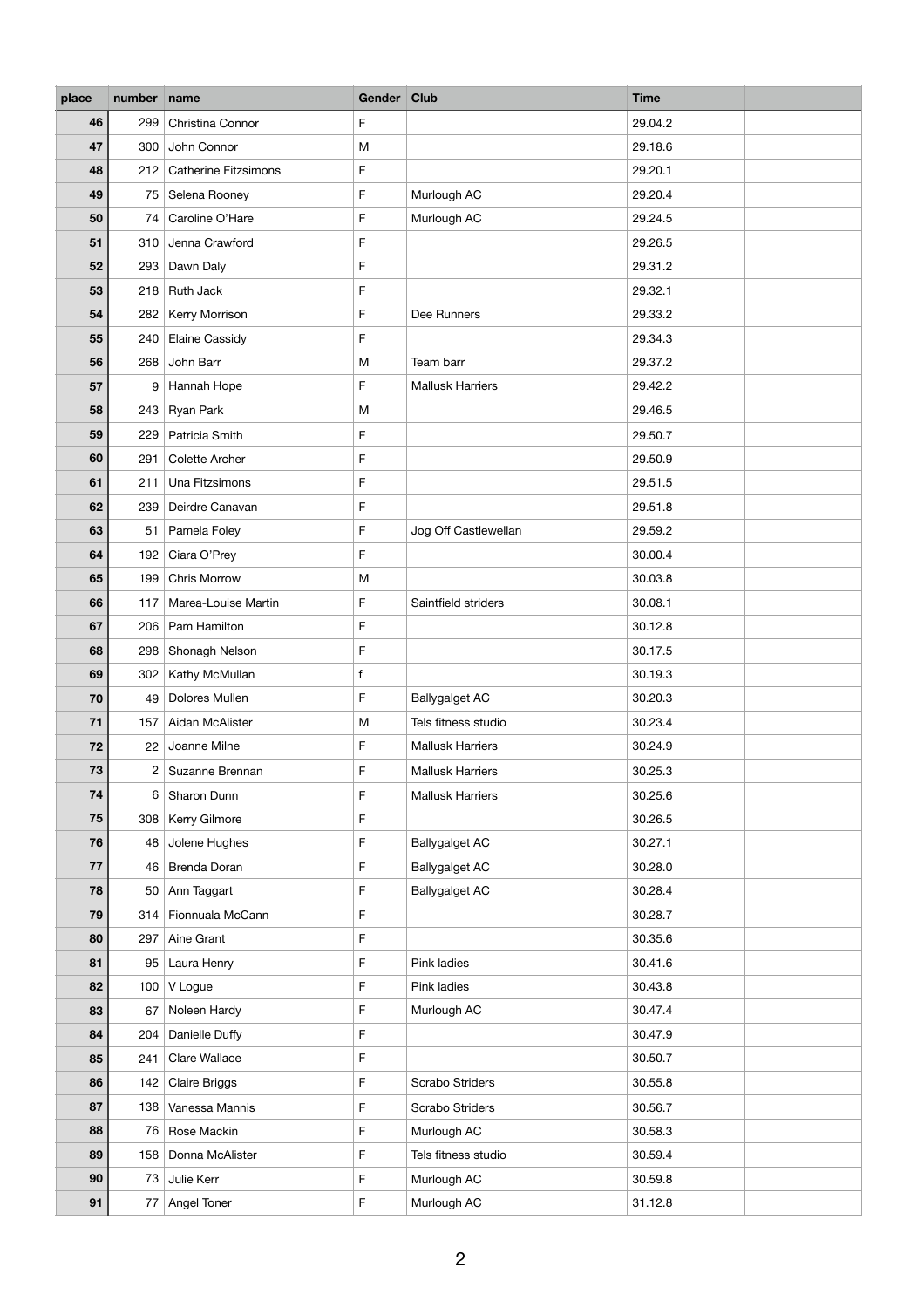| place | number name |                        | Gender Club  |                         | <b>Time</b> |
|-------|-------------|------------------------|--------------|-------------------------|-------------|
| 92    |             | 66 Hazel Crudgington   | $\mathsf F$  | Murlough AC             | 31.14.7     |
| 93    | 68          | Michelle McCann        | $\mathsf F$  | Murlough AC             | 31.15.4     |
| 94    |             | 242 Emma Magee         | $\mathsf F$  |                         | 31.16.1     |
| 95    | 175         | Lisa Curran            | $\mathsf F$  |                         | 31.16.3     |
| 96    | 57          | Sanchia Perry          | $\mathsf F$  | Jog Off Castlewellan    | 31.16.8     |
| 97    | 101         | Sharon Morrison        | $\mathsf{F}$ | Pink ladies             | 31.27.1     |
| 98    | 106         | <b>Stephen Powell</b>  | M            | <b>Platinum Pacers</b>  | 31.27.5     |
| 99    | 151         | Brenda Hanna           | $\mathsf F$  | Tels fitness studio     | 31.39.6     |
| 100   |             | 306 Joanne Toner       | $\mathsf F$  |                         | 31.40.7     |
| 101   | 305         | Elma Hagan             | $\mathsf F$  |                         | 31.41.4     |
| 102   | 24          | Anita Platek           | $\mathsf F$  | <b>Mallusk Harriers</b> | 31.41.8     |
| 103   | 313         | <b>Aisling Quinn</b>   | $\mathsf{F}$ |                         | 31.55.1     |
| 104   | 309         | <b>Courtney Stuart</b> | $\mathsf F$  |                         | 31.55.8     |
| 105   | 235         | Deborah Casement       | $\mathsf F$  |                         | 31.57.5     |
| 106   | 294         | Lynsey Smith           | $\mathsf F$  |                         | 31.57.8     |
| 107   | 307         |                        |              |                         | 31.58.2     |
| 108   | 245         |                        |              |                         | 32.01.2     |
| 109   |             | 152 Catherine Jackson  | $\mathsf F$  | Tels fitness studio     | 32.04.7     |
| 110   | 3           | Roisin Brooks          | F            | <b>Mallusk Harriers</b> | 32.05.2     |
| 111   |             | 196 Barbara Hamilton   | $\mathsf F$  |                         | 32.05.9     |
| 112   | 16          | Claire McCann          | $\mathsf F$  | <b>Mallusk Harriers</b> | 32.07.3     |
| 113   | 179         | Carina Burns           | F            |                         | 32.07.8     |
| 114   |             | 318   Susan Morrison   | $\mathsf{F}$ | Tels fitness studio     | 32.09.1     |
| 115   |             | 295 Cathrine close     | $\mathsf F$  |                         | 32.09.5     |
| 116   |             | 160 Colette Bohill     | F            | Tels fitness studio     | 32.09.9     |
| 117   | 237         | Claire-Rose Canavan    | $\mathsf F$  |                         | 32.10.2     |
| 118   |             | 210 Ellen Fitzsimons   | $\mathsf F$  |                         | 32.10.9     |
| 119   | 209         | Barbara McCann         | $\mathsf F$  |                         | 32.11.8     |
| 120   | 281         | Emma Boal              | $\mathsf F$  |                         | 32.12.1     |
| 121   | 70          | Sonya McQuaid          | F            | Murlough AC             | 32.12.5     |
| 122   | 112         | Denise Thorn           | $\mathsf F$  | <b>Platinum Pacers</b>  | 32.13.4     |
| 123   |             | 217 Shauna Kennedy     | F            |                         | 32.17.6     |
| 124   | 153         | Sarah jane Robinson    | $\mathsf F$  | Tels fitness studio     | 32.17.9     |
| 125   |             | 173 Carleen Seeger     | $\mathsf F$  | <b>Scrabo Striders</b>  | 32.20.5     |
| 126   | 147         | Jenny Taylor           | F            | <b>Scrabo Striders</b>  | 32.26.5     |
| 127   |             | 129 Angie Crone        | $\mathsf F$  | <b>Scrabo Striders</b>  | 32.32.9     |
| 128   | 197         | Stephen Crawford       | M            |                         | 32.41.1     |
| 129   |             | 228 Noreen McCausland  | $\mathsf{F}$ | <b>NDAC</b>             | 32.46.5     |
| 130   | 267         | Tricia Bingham         | $\mathsf F$  |                         | 32.47.1     |
| 131   | 5           | Laura Campbell         | $\mathsf F$  | <b>Mallusk Harriers</b> | 32.47.5     |
| 132   | 21          | Janine McNerison       | F            | <b>Mallusk Harriers</b> | 32.48.9     |
| 133   |             | 26 Leeanne Skillen     | $\mathsf F$  | <b>Mallusk Harriers</b> | 32.51.8     |
| 134   |             | 19 Natasha McGarry     | $\mathsf{F}$ | <b>Mallusk Harriers</b> | 33.04.8     |
| 135   |             | 11   Lisa Kerr         | F            | <b>Mallusk Harriers</b> | 33.07.1     |
| 136   | 141         | Maria Page             | $\mathsf F$  | Scrabo Striders         | 33.36.5     |
| 137   | 91          | Veronica Bailie        | $\mathsf F$  | Pink ladies             | 33.37.0     |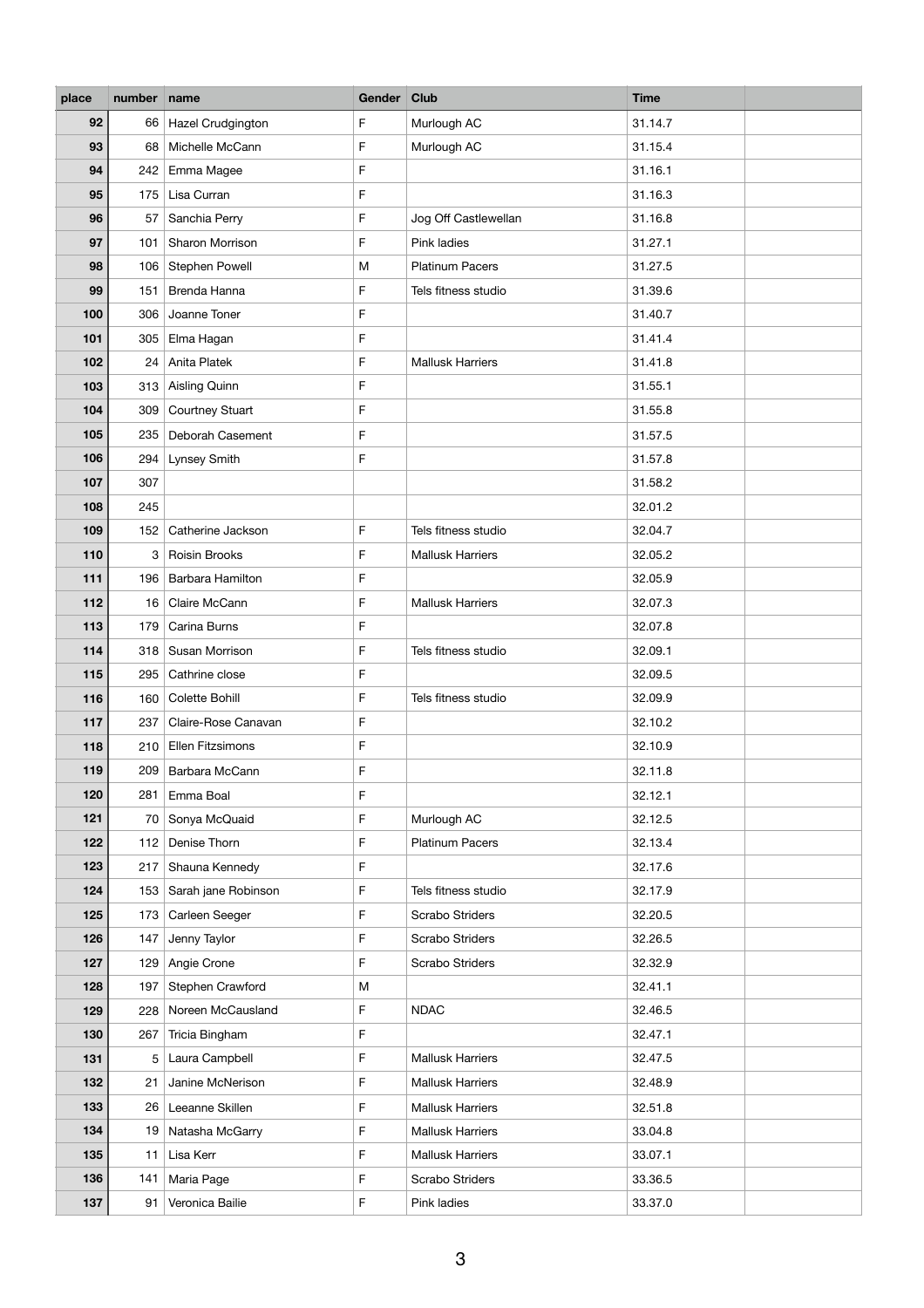| Gender Club<br><b>Time</b><br>number<br>place<br>name                                                |                    |
|------------------------------------------------------------------------------------------------------|--------------------|
| 138<br>$\mathsf F$<br><b>Bridin Hines</b><br>Jog Lisburn Running Club<br>38                          | 33.37.7            |
| $\mathsf F$<br>139<br>Eileen McAuley<br>278                                                          | 33.38.2            |
| 140<br>$\mathsf F$<br><b>Tierna Grant</b><br>277                                                     | 33.49.6            |
| $\mathsf F$<br>141<br><b>Eleanor Telford</b><br>176                                                  | 33.52.9            |
| $\mathsf F$<br>142<br>Caroline McErlean<br>183                                                       | 33.54.2            |
| $\mathsf F$<br>143<br>Una McErlean<br>188                                                            | 33.57.6            |
| $\mathsf F$<br>144<br>Roisin Muirhead<br>187                                                         | 33.58.0            |
| $\mathsf F$<br>145<br>Berni Muirhead<br>185                                                          | 33.58.5            |
| $\mathsf F$<br>146<br><b>Scrabo Striders</b><br>135   Alison James                                   | 34.05.4            |
| $\mathsf F$<br>Scrabo Striders<br>Denise Nodder<br>147<br>208                                        | 34.05.8            |
| $\mathsf F$<br>148<br>146 Amanda Stewart<br>Scrabo Striders                                          | 34.06.1            |
| $\mathsf F$<br><b>Mallusk Harriers</b><br>149<br>Karen O'Boyle<br>23                                 | 34.08.8            |
| Leah Burns<br>$\mathsf F$<br><b>Mallusk Harriers</b><br>150<br>4                                     | 34.09.3            |
| $\mathsf F$<br>151<br>Orla McGurk<br>262                                                             | 34.09.8            |
| 152<br>$\mathsf F$<br>301<br>Katrina Leathem                                                         | 34.10.1            |
| 153<br>Kerry McIlhatton<br>$\mathsf F$<br>Jog Lisburn Running Club<br>40                             | 34.10.5            |
| $\mathsf F$<br>154<br>113 Anna Trainor<br><b>Platinum Pacers</b>                                     | 34.10.9            |
| $\mathsf F$<br>155<br>Ann McCracken<br>Ormeau Runners<br>168                                         | 34.11.3            |
| 156<br>Joanna Boyd<br>F<br>259                                                                       | 34.13.2            |
| $\mathsf F$<br>Karin Rea<br>Pink ladies<br>157<br>99                                                 | 34.16.1            |
| $\mathsf F$<br>Alison Kearney<br>158<br>203                                                          | 34.20.4            |
| 159<br>Marcia Sharkey<br>F<br>Orangegrove AC<br>200                                                  | 34.23.8            |
| Roisin Hill<br>F<br>160<br>233                                                                       | 34.24.9            |
| $\mathsf F$<br>161<br><b>Natalie Reilly</b><br>191                                                   | 34.25.3            |
| $\mathsf F$<br>162<br>Farina Thompson<br>190                                                         | 34.25.7            |
| $\mathsf F$<br>163<br><b>Carol Cummings</b><br>189                                                   | 34.26.8            |
| <b>Charlotte Trainor</b><br>F<br><b>Platinum Pacers</b><br>164<br>114                                | 34.27.1            |
| 165<br>225<br>Duncan Baxter<br>M                                                                     | 34.27.4            |
| 166<br>Linda Ingram<br>$\mathsf F$<br>134<br><b>Scrabo Striders</b>                                  | 34.30.1            |
| 167<br>Marilyn Maguire<br>319<br>F                                                                   | 34.30.5            |
| 168<br>$\mathsf F$<br>Tels fitness studio<br>154<br>Dianne Cunningham                                | 34.30.9            |
| 169<br>Joanne Kent<br>$\mathsf F$<br>Tels fitness studio<br>155                                      | 34.41.4            |
| 170<br>Kerstin Marshall<br>Jog Lisburn Running Club<br>39<br>F                                       | 35.02.6            |
| $\mathsf F$<br>171<br>255<br>Hannah- Iouise Ellison<br>172<br>$\mathsf F$                            | 35.04.4<br>35.11.1 |
| <b>Ballygalget AC</b><br>Angela Fitzmauruce<br>47<br>Susan Lewis<br>Ormeau Runners<br>173<br>85<br>F | 35.32.5            |
| $\mathsf F$<br>174<br>Ormeau Runners<br>Nora Gilbody<br>81                                           | 35.32.9            |
| $\mathsf F$<br>Karen Turley<br>175<br>296                                                            | 35.36.3            |
| $\mathsf F$<br>176<br>Lyndsey Dyer<br>198                                                            | 35.42.2            |
| $\mathsf F$<br>Kathryn Harrison<br>177<br>36                                                         | 35.42.6            |
| $\mathsf F$<br>230   Rachel Smith<br>178                                                             | 35.43.8            |
| 179<br>110<br>Rory Sharvin<br><b>Platinum Pacers</b><br>M                                            | 35.44.5            |
| $\mathsf F$<br>180<br>174 Angie Telford                                                              | 35.48.6            |
| 181<br>162 Jack Willians<br>M<br>Tels fitness studio                                                 | 36.04.8            |
| 182<br>$\mathsf F$<br>29<br>Gabrielle McMillan                                                       | 36.17.3            |
| $\mathsf F$<br>183<br>193<br>Karen Wilson                                                            | 36.21.3            |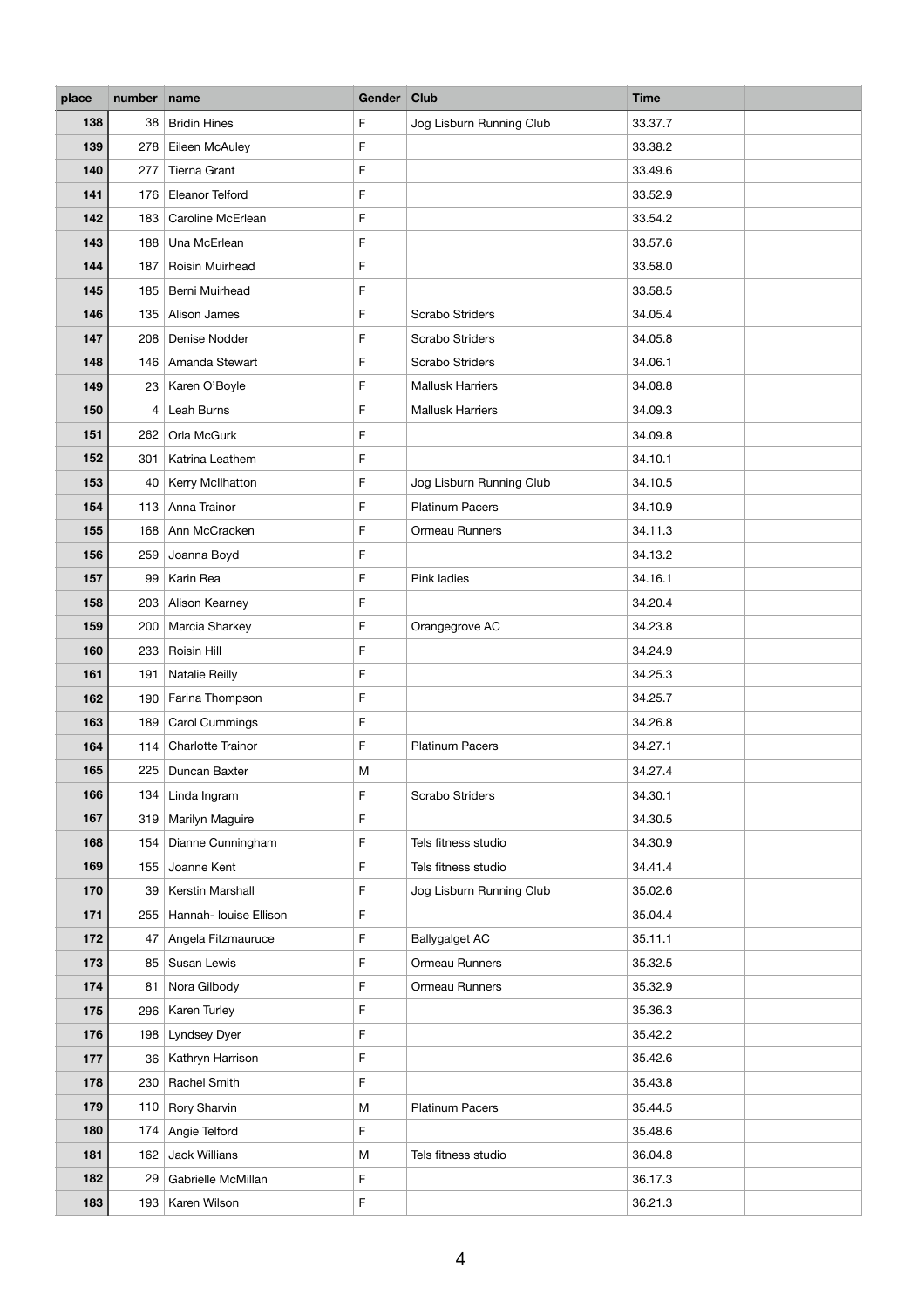| place      | number name |                                | Gender Club                |                          | <b>Time</b>        |
|------------|-------------|--------------------------------|----------------------------|--------------------------|--------------------|
| 184        |             | 30 Aine Phillips               | $\mathsf F$                |                          | 36.24.6            |
| 185        | 247         | Celine Ellison                 | $\mathsf F$                |                          | 36.25.0            |
| 186        | 150         | Jonathan Wray                  | M                          | <b>Scrabo Striders</b>   | 36.25.3            |
| 187        | 245         | Marie Dooner                   | $\mathsf F$                |                          | 36.27.2            |
| 188        | 263         | Joanne sloan                   | $\mathsf F$                |                          | 36.28.2            |
| 189        | 149         | Joanne Wray                    | $\mathsf F$                | <b>Scrabo Striders</b>   | 36.29.6            |
| 190        | 145         | Caroline Smyth                 | F                          | <b>Scrabo Striders</b>   | 36.37.5            |
| 192        | 127         | Karen Clarke                   | $\mathsf F$                | <b>Scrabo Striders</b>   | 36.40.1            |
| 193        | 246         | <b>Babs Duffy</b>              | $\mathsf F$                |                          | 36.40.6            |
| 194        | 125         | <b>Esther Bell</b>             | F                          | <b>Scrabo Striders</b>   | 36.41.0            |
| 195        | 215         | <b>Cathrine Feeney</b>         | $\mathsf F$                | Rasharkin Runners        | 36.43.2            |
| 196        | 285         | <b>Heather Shanks</b>          | $\mathsf F$                |                          | 36.44.8            |
| 197        | 286         | <b>Caroline Askew</b>          | $\mathsf F$                |                          | 36.48.9            |
| 198        | 269         | Helen Di Duca                  | $\mathsf F$                | Team barr                | 36.56.6            |
| 199        | 221         | Shirley McClelland             | $\mathsf F$                |                          | 37.00.0            |
| 200        | 311         | Siobhan King                   | $\mathsf F$                |                          | 37.02.8            |
| 201        | 284         | Siobhan Ferguson               | $\mathsf F$                |                          | 37.07.6            |
| 202        | 249         | Jill Duncan                    | $\mathsf F$                |                          | 37.08.3            |
| 203        | 250         | Cara D'arcy                    | $\mathsf F$                |                          | 37.10.1            |
| 204        | 171         | Diane McGivern                 | $\mathsf F$                | Tels fitness studio      | 37.11.0            |
| 205        | 172         | Nuala O'Connor                 | F                          | Tels fitness studio      | 37.11.5            |
| 206        | 71          | Coleen Barr                    | F                          | Murlough AC              | 37.16.4            |
| 207        | 132         | Donna Dugan                    | F                          | <b>Scrabo Striders</b>   | 37.22.7            |
| 208        |             | 266 Fiona Barr                 | $\mathsf F$                |                          | 37.23.3            |
| 209        | 226         | Natalie Walsh                  | F                          |                          | 37.25.4            |
| 210        | 177         | <b>Maria Collins</b>           | $\mathsf F$                |                          | 37.26.0            |
| 211        | 180         | Margot Deeny                   | $\mathsf F$                |                          | 37.28.5            |
| 212        | 41          | Linda Orr                      | $\mathsf F$                | Jog Lisburn Running Club | 37.32.4            |
| 213        | 43          | Eimear Trainor                 | $\mathsf F$                | Jog Lisburn Running Club | 37.43.4            |
| 214        | 37          | Jane Crossey                   | $\mathsf F$                | Jog Lisburn Running Club | 38.00.7            |
| 215        | 169         | Clare McConnell                | $\mathsf F$                | Ormeau Runners           | 38.14.5            |
| 216        |             | 80 Heather Dodds               | $\mathsf F$                | Ormeau Runners           | 38.14.9            |
| 217<br>218 | 274         | Ciara McCloskey<br>Ciara Aiken | $\mathsf F$<br>$\mathsf F$ | Run-Anon<br>Run-Anon     | 38.16.6<br>38.19.0 |
| 219        | 272<br>88   | Sally McConnell                | $\mathsf F$                | Ormeau Runners           | 38.23.8            |
| 220        | 83          | Linda Lambe                    | $\mathsf F$                | Ormeau Runners           | 38.41.5            |
| 221        | 258         | Catherine Scott                | $\mathsf F$                |                          | 38.44.7            |
| 222        |             | 256   Karen Fitzmaurice        | $\mathsf F$                |                          | 38.45.1            |
| 223        | 54          | Michelle McCabe                | $\mathsf F$                | Jog Off Castlewellan     | 38.45.5            |
| 224        | 131         | Erin Donnelly                  | $\mathsf F$                | <b>Scrabo Striders</b>   | 38.50.2            |
| 225        | 261         | Deborah Kelly                  | $\mathsf F$                |                          | 38.50.7            |
| 226        | 45          | Eleanor Coulter                | F                          | <b>Ballygalget AC</b>    | 38.56.0            |
| 227        | 254         | Eileen Bell                    | $\mathsf F$                |                          | 39.07.1            |
| 228        |             | 236 Dympna morrison            | $\mathsf F$                |                          | 39.07.8            |
| 229        | 148         | Karen Thompson                 | $\mathsf F$                | <b>Scrabo Striders</b>   | 39.08.3            |
| 230        |             | 84 Alison Lattimer             | $\mathsf F$                | Ormeau Runners           | 39.08.3            |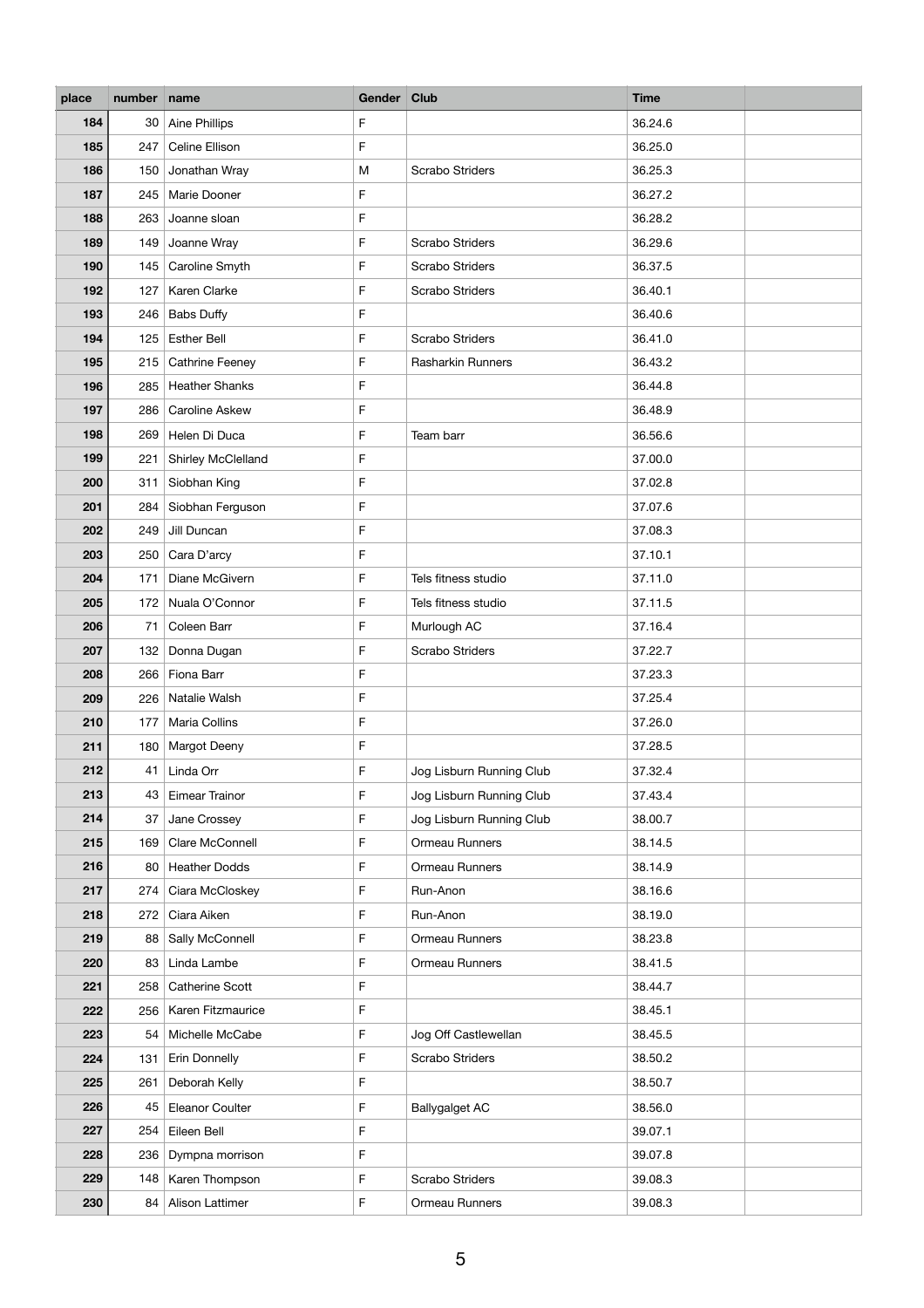| place      | number name |                                   | Gender Club                |                              | <b>Time</b>        |
|------------|-------------|-----------------------------------|----------------------------|------------------------------|--------------------|
| 231        | 82          | Kay Keery                         | F                          | Ormeau Runners               | 39.12.1            |
| 232        | 244         | lan Stewart                       | M                          |                              | 39.13.2            |
| 233        |             | 178 Angela Trimby                 | $\mathsf F$                | Tels fitness studio          | 39.33.4            |
| 234        | 156         | Michelle Killen                   | F                          | Tels fitness studio          | 39.34.9            |
| 235        | 89          | Sharon Toner                      | $\mathsf{F}$               | Ormeau Runners               | 39.40.7            |
| 236        | 287         | Gillian McAleer                   | $\mathsf F$                |                              | 39.41.2            |
| 237        | 79          | Elaine Campbell                   | F                          | Ormeau Runners               | 39.41.6            |
| 238        | 130         | Lynda Croskery                    | $\mathsf F$                | Scrabo Striders              | 39.41.9            |
| 239        | 126         | <b>Beverley Blaine</b>            | $\mathsf{F}$               | Scrabo Striders              | 39.44.9            |
| 240        | 104         | Yvonne O'Neill                    | F                          | <b>Platinum Pacers</b>       | 39.49.2            |
| 241        | 109         | Keelah Sharvin                    | $\mathsf F$                | <b>Platinum Pacers</b>       | 39.49.7            |
| 242        | 52          | Noleen Jaidian                    | $\mathsf F$                | Jog Off Castlewellan         | 39.50.5            |
| 243        | 248         | Chris Duffy                       | $\mathsf F$                |                              | 39.50.9            |
| 244        | 42          | Kathleen Stewart                  | $\mathsf F$                | Jog Lisburn Running Club     | 39.52.3            |
| 245        | 167         | Linette Harte                     | $\mathsf F$                | Ormeau Runners               | 39.53.3            |
| 246        | 195         | Andrea Crossan                    | $\mathsf F$                |                              | 39.59.1            |
| 247        | 207         | Louise Redpath                    | $\mathsf F$                |                              | 40.16.2            |
| 248        | 159         | Susan Morrison                    | $\mathsf F$                | Tels fitness studio          | 40.16.5            |
| 249        | 317         | <b>Ursula Tumelty</b>             | $\mathsf F$                |                              | 40.28.9            |
| 250        | 194         | Wendy lavery                      | $\mathsf F$                | Run-Anon                     | 40.38.9            |
| 251        | 33          | Barbra sawyer                     | $\mathsf F$                |                              | 40.39.3            |
| 252        | 31          | Laura Kelly                       | F                          |                              | 40.40.4            |
| 253        | 118         | <b>Christine Roberts</b>          | $\mathsf F$                | Saintfield striders          | 41.07.2            |
| 254        | 181         | Mary Aliston                      | F                          |                              | 41.07.6            |
| 255        | 182         | Olivia Aliston                    | $\mathsf F$                |                              | 41.26.0            |
| 256        | 264         | Fiona Marshall                    | $\mathsf F$                |                              | 41.44.9            |
| 257        | 128         | Kim Cochrane                      | F                          | <b>Scrabo Striders</b>       | 41.45.3            |
| 258        | 140         | <b>Clare McCormick</b>            | $\mathsf{F}$               | Scrabo Striders              | 41.46.2            |
| 259        | 108         | Deirdre Sharvin                   | $\mathsf F$                | <b>Platinum Pacers</b>       | 41.56.1            |
| 260        | 107         | Rhonda Savage                     | F                          | <b>Platinum Pacers</b>       | 41.56.4            |
| 261        | 143         | Alison Rodgers                    | $\mathsf F$                | <b>Scrabo Striders</b>       | 42.18.6            |
| 262<br>263 | 232<br>231  | Monica Cunningham<br>Denis Crilly | $\mathsf F$<br>$\mathsf F$ | Improve on the move          | 42.19.0<br>42.35.4 |
| 264        | 32          | Donna Hanlon                      | $\mathsf F$                |                              | 43.37.2            |
| 265        | 17          | Fidelma Mccoppin                  | $\mathsf F$                | <b>Mallusk Harriers</b>      | 43.38.0            |
| 266        | 271         | <b>Ruth Robinson</b>              | $\mathsf F$                |                              | 43.41.5            |
| 267        | 273         | Kelly Jamison                     | $\mathsf F$                |                              | 43.42.3            |
| 268        | 252         | Clare Magilton                    | $\mathsf F$                |                              | 43.42.9            |
| 269        | 253         | <b>Rosemary Porter</b>            | $\mathsf F$                |                              | 42.43.5            |
| 270        | 216         | Louise Devlin                     | $\mathsf F$                | <b>Aspire Health Runners</b> | 43.05.5            |
| 271        | 163         | Lauren Cochrane                   | $\mathsf F$                | <b>Ward Park Runners</b>     | 43.05.8            |
| 272        | 165         | Karen Hamilton                    | $\mathsf F$                | <b>Ward Park Runners</b>     | 43.21.2            |
| 273        | 275         | Karen Cochrane                    | $\mathsf F$                |                              | 43.28.9            |
| 274        |             | 166   Helen Thompson              | F                          | <b>Ward Park Runners</b>     | 43.29.3            |
| 275        | 280         | Katie Cooke                       | $\mathsf F$                |                              | 43.29.7            |
| 276        | 133         | Kelly Houston                     | $\mathsf F$                | Scrabo Striders              | 43.30.0            |